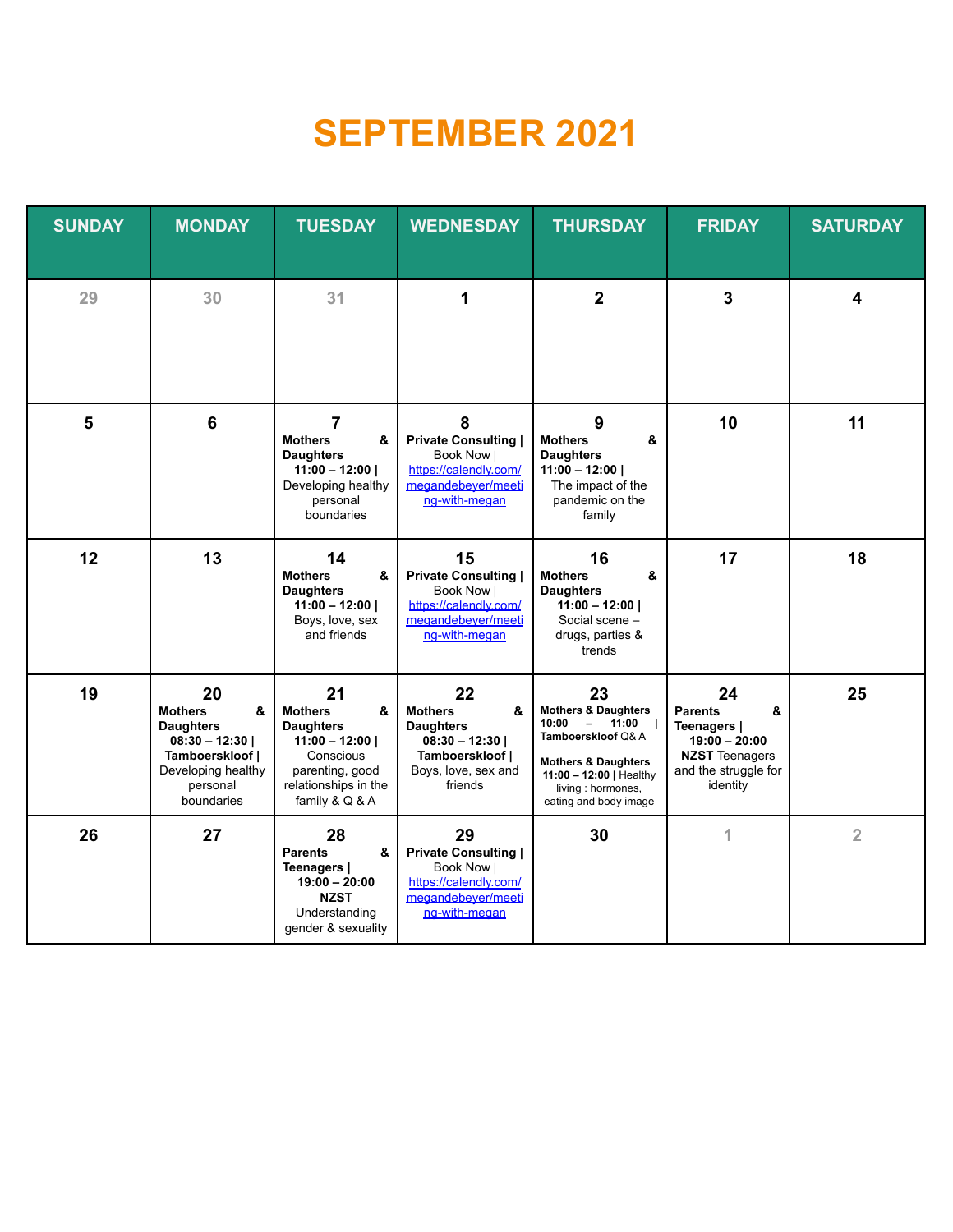# **OCTOBER 2021**

| <b>SUNDAY</b>  | <b>MONDAY</b>           | <b>TUESDAY</b>                                                                                                                                                                   | <b>WEDNESDAY</b>                                                                                                                     | <b>THURSDAY</b> | <b>FRIDAY</b>  | <b>SATURDAY</b> |
|----------------|-------------------------|----------------------------------------------------------------------------------------------------------------------------------------------------------------------------------|--------------------------------------------------------------------------------------------------------------------------------------|-----------------|----------------|-----------------|
| 26             | 27                      | 28                                                                                                                                                                               | 29                                                                                                                                   | 30              | 1              | $\overline{2}$  |
| $\overline{3}$ | $\overline{\mathbf{4}}$ | $\overline{\mathbf{5}}$                                                                                                                                                          | $6\phantom{1}6$<br><b>Private Consulting  </b><br>Book Now  <br>https://calendly.com/<br>megandebeyer/meeti<br>ng-with-megan         | $\overline{7}$  | 8              | 9               |
| 10             | 11                      | 12<br>How to Raise a<br>Man 18:30-19:45<br>EDT   Boston  <br>Being a Conscious<br>Parent                                                                                         | 13<br><b>Private Consulting  </b><br>Book Now  <br>https://calendly.com/<br>megandebeyer/meeti<br>ng-with-megan                      | 14              | 15             | 16              |
| 17             | 18                      | 19                                                                                                                                                                               | 20<br><b>Parents</b><br>&<br>Teenagers  <br>19:00 - 20:00 NZST<br>Adolescent drive for<br>independence. Sex,<br>drugs & social media | 21              | 22             | 23              |
| 24             | 25                      | 26<br>Parents & Teenagers<br>19:00 - 20:00 NZST<br><b>Conscious Parenting</b><br>How to raise a Man <br>18:30 - 19:45 EDT<br>Boston  Conscious and<br>Effective<br>Communication | 27<br><b>Private Consulting  </b><br>Book Now  <br>https://calendly.com/<br>megandebeyer/meeti<br><u>ng-with-megan</u>               | 28              | 29             | 30              |
| 31             | 1                       | $\overline{2}$                                                                                                                                                                   | $\mathbf{3}$                                                                                                                         | $\overline{4}$  | $\overline{5}$ | 6               |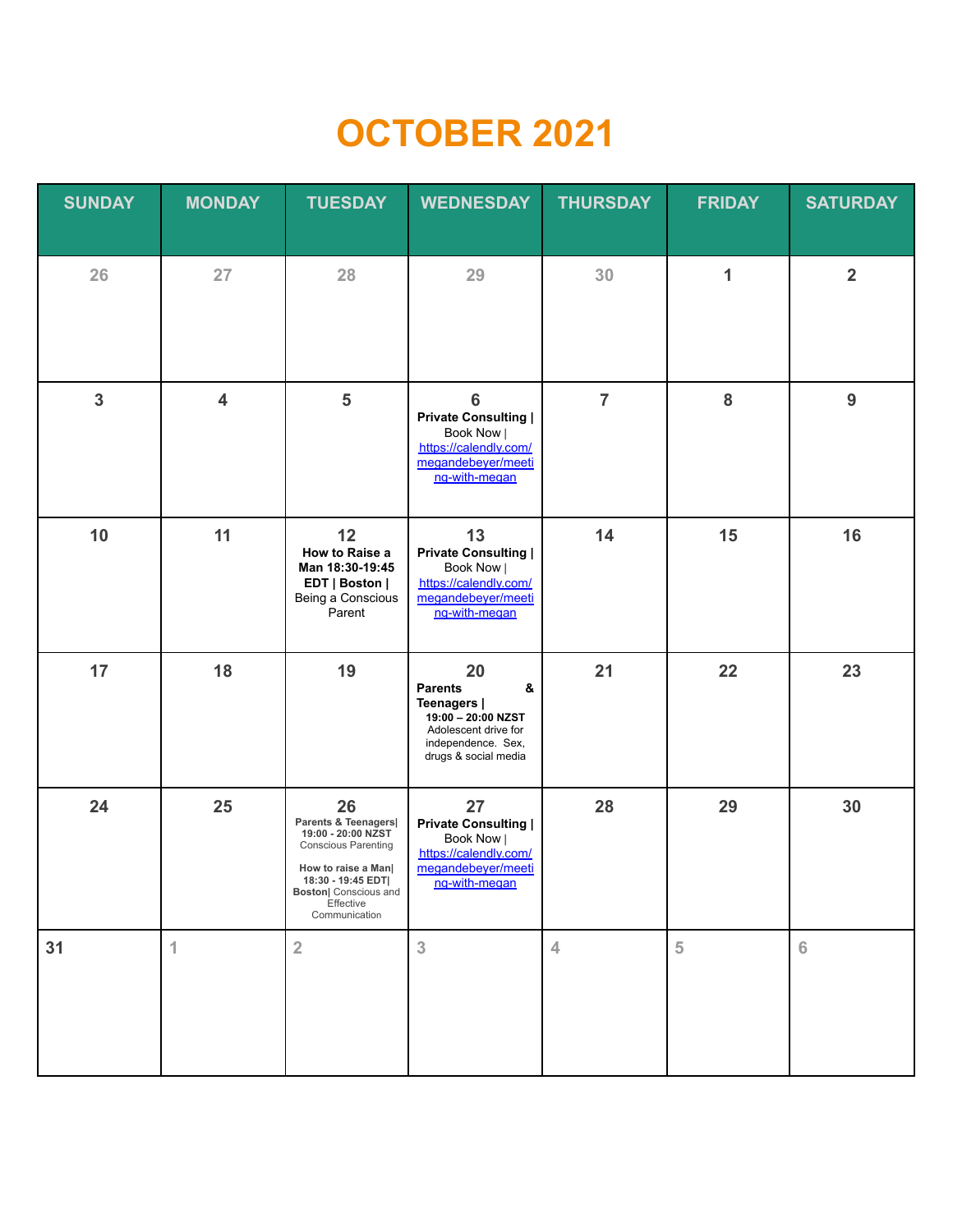#### **November 2021**

| <b>SUNDAY</b>  | <b>MONDAY</b> | <b>TUESDAY</b>                                                                                                                                                                                         | <b>WEDNESDAY</b>                                                                                                            | <b>THURSDAY</b>         | <b>FRIDAY</b> | <b>SATURDAY</b> |
|----------------|---------------|--------------------------------------------------------------------------------------------------------------------------------------------------------------------------------------------------------|-----------------------------------------------------------------------------------------------------------------------------|-------------------------|---------------|-----------------|
| 31             | 1             | $\overline{2}$<br>Parents &<br>Teenagers <br>19:00 - 20:00 NZST<br><b>Conscious Parenting</b><br>How to raise a Man <br>18:30 - 19:45 EDT<br><b>Boston</b> Conscious<br>and Effective<br>Communication | $\overline{3}$<br><b>Private Consulting</b><br>  Book Now  <br>https://calendly.com/<br>megandebever/mee<br>ting-with-megan | $\overline{\mathbf{4}}$ | 5             | $6\phantom{1}6$ |
| $\overline{7}$ | 8             | 9<br>How to Raise a<br>Man<br>18:30-19:45 EDT<br>  Boston  <br>Masculinity                                                                                                                             | 10<br><b>Private Consulting</b><br>  Book Now  <br>https://calendly.com/<br>megandebever/mee<br>ting-with-megan             | 11                      | 12            | 13              |
| 14             | 15            | 16<br>How to Raise a<br>Man<br>18:30-19:45 EDT<br>  Boston  <br>Navigating the<br><b>Vices</b>                                                                                                         | 17<br><b>Private Consulting</b><br>  Book Now  <br>https://calendly.com/<br>megandebever/mee<br>ting-with-megan             | 18                      | 19            | 20              |
| 21             | 22            | 23<br>How to Raise a<br>Man<br>18:30-19:45 EDT<br>  Boston  <br>Adolescence                                                                                                                            | 24<br><b>Private Consulting</b><br>  Book Now  <br>https://calendly.com/<br>megandebever/mee<br>ting-with-megan             | 25                      | 26            | 27              |
| 28             | 29            | 30                                                                                                                                                                                                     | 1                                                                                                                           | $\overline{2}$          | 3             | 4               |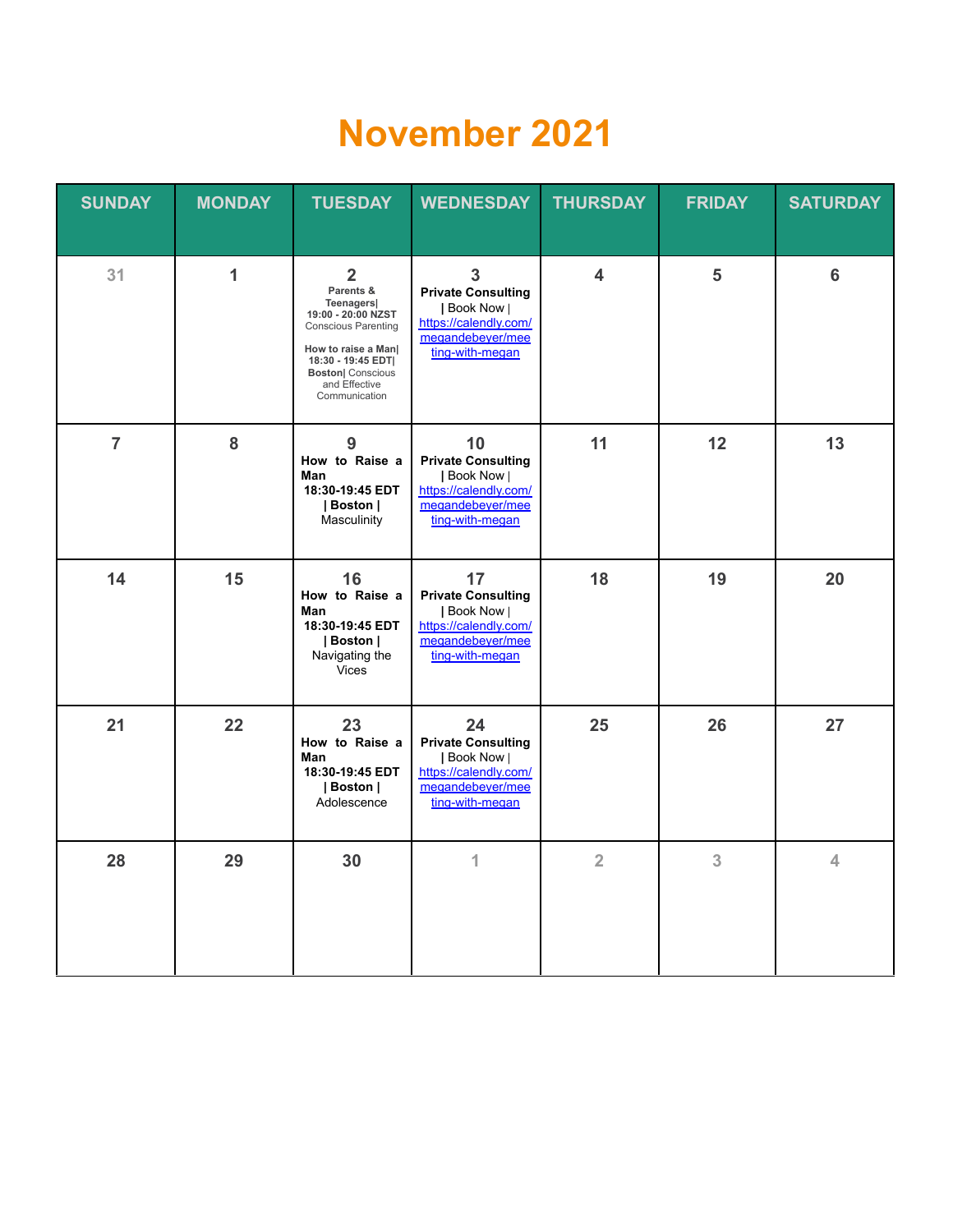# **DECEMBER 2021**

| <b>SUNDAY</b>                   | <b>MONDAY</b>  | <b>TUESDAY</b> | <b>WEDNESDAY</b>                                                                                                | <b>THURSDAY</b>                                         | <b>FRIDAY</b>  | <b>SATURDAY</b>                      |
|---------------------------------|----------------|----------------|-----------------------------------------------------------------------------------------------------------------|---------------------------------------------------------|----------------|--------------------------------------|
| 28                              | 29             | 30             | 1<br><b>Private Consulting</b><br>  Book Now  <br>https://calendly.com/<br>megandebever/mee<br>ting-with-megan  | $\overline{2}$                                          | $\overline{3}$ | $\overline{\mathbf{4}}$              |
| 5                               | $6\phantom{a}$ | $\overline{7}$ | 8<br><b>Private Consulting</b><br>  Book Now  <br>https://calendly.com/<br>megandebeyer/mee<br>ting-with-megan  | 9                                                       | 10             | 11                                   |
| 12                              | 13             | 14             | 15<br><b>Private Consulting</b><br>  Book Now  <br>https://calendly.com/<br>megandebeyer/mee<br>ting-with-megan | 16<br><b>DAY OF</b><br><b>RECONCILIA</b><br><b>TION</b> | 17             | 18                                   |
| 19                              | 20             | 21             | 22<br><b>Private Consulting</b><br>  Book Now  <br>https://calendly.com/<br>megandebeyer/mee<br>ting-with-megan | 23                                                      | 24             | 25<br><b>CHRISTMAS</b><br><b>DAY</b> |
| 26<br>DAY OF<br><b>GOODWILL</b> | 27             | 28             | 29<br><b>Private Consulting</b><br>  Book Now  <br>https://calendly.com/<br>megandebeyer/mee<br>ting-with-megan | 30                                                      | 31             | $\overline{1}$                       |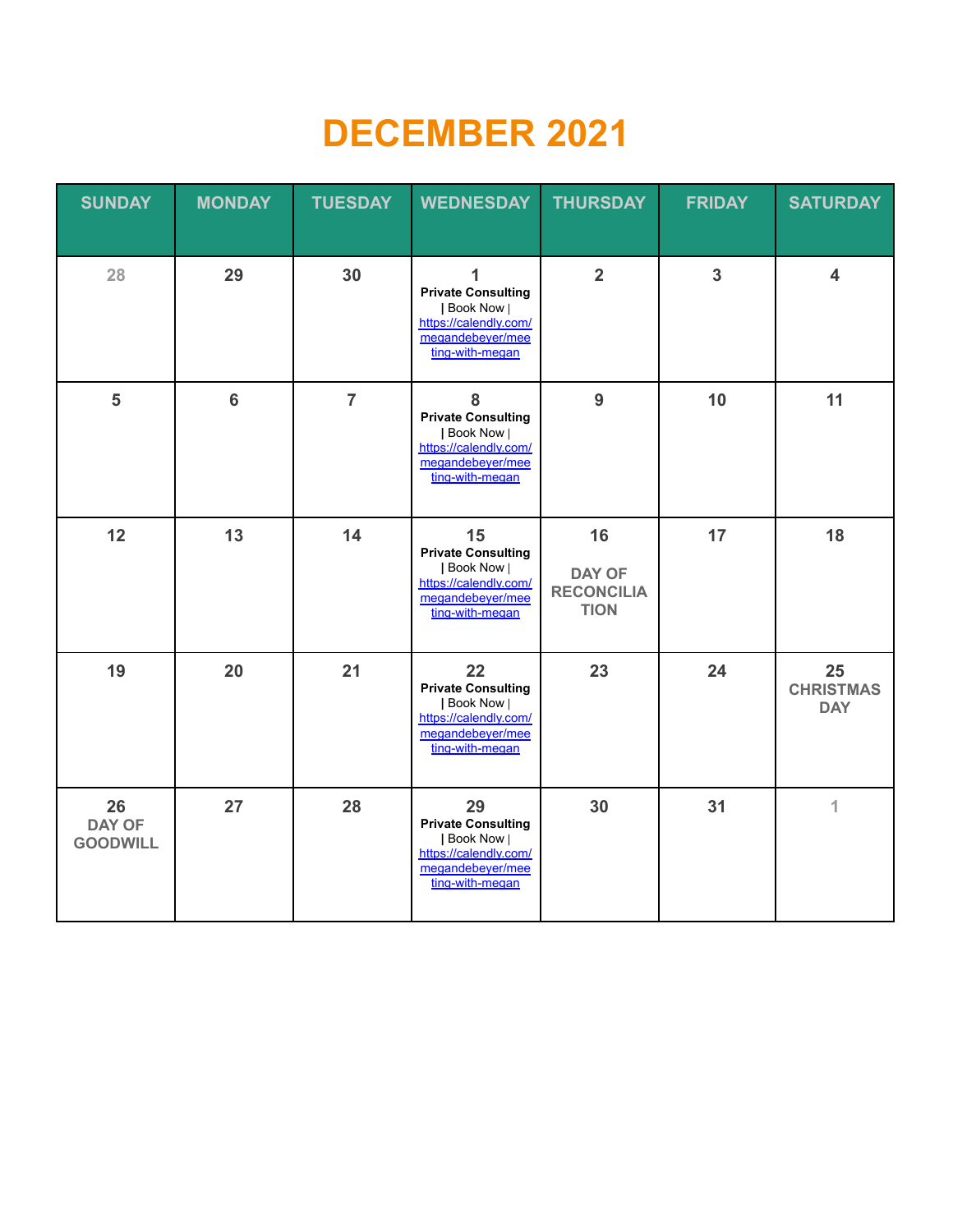# **JANUARY 2022**

| <b>SUNDAY</b>  | <b>MONDAY</b>           | <b>TUESDAY</b>          | <b>WEDNESDAY</b>        | <b>THURSDAY</b> | <b>FRIDAY</b>  | <b>SATURDAY</b>                                |
|----------------|-------------------------|-------------------------|-------------------------|-----------------|----------------|------------------------------------------------|
| 26             | $27\,$                  | 28                      | 29                      | 30 <sub>o</sub> | 31             | $\mathbf{1}$<br><b>NEW YEARS</b><br><b>DAY</b> |
| $\overline{2}$ | $\overline{\mathbf{3}}$ | $\overline{\mathbf{4}}$ | $\overline{\mathbf{5}}$ | $\bf 6$         | $\overline{7}$ | $\bf{8}$                                       |
| $\overline{9}$ | 10                      | 11                      | 12                      | 13              | 14             | 15                                             |
| 16             | 17                      | 18                      | 19                      | 20              | 21             | 22                                             |
| 23             | 24                      | 25                      | 26                      | 27              | 28             | 29                                             |
| 30             | 31                      | $\overline{\mathbf{1}}$ | $\sqrt{2}$              | $\sqrt{3}$      | $\overline{4}$ | $\sqrt{5}$                                     |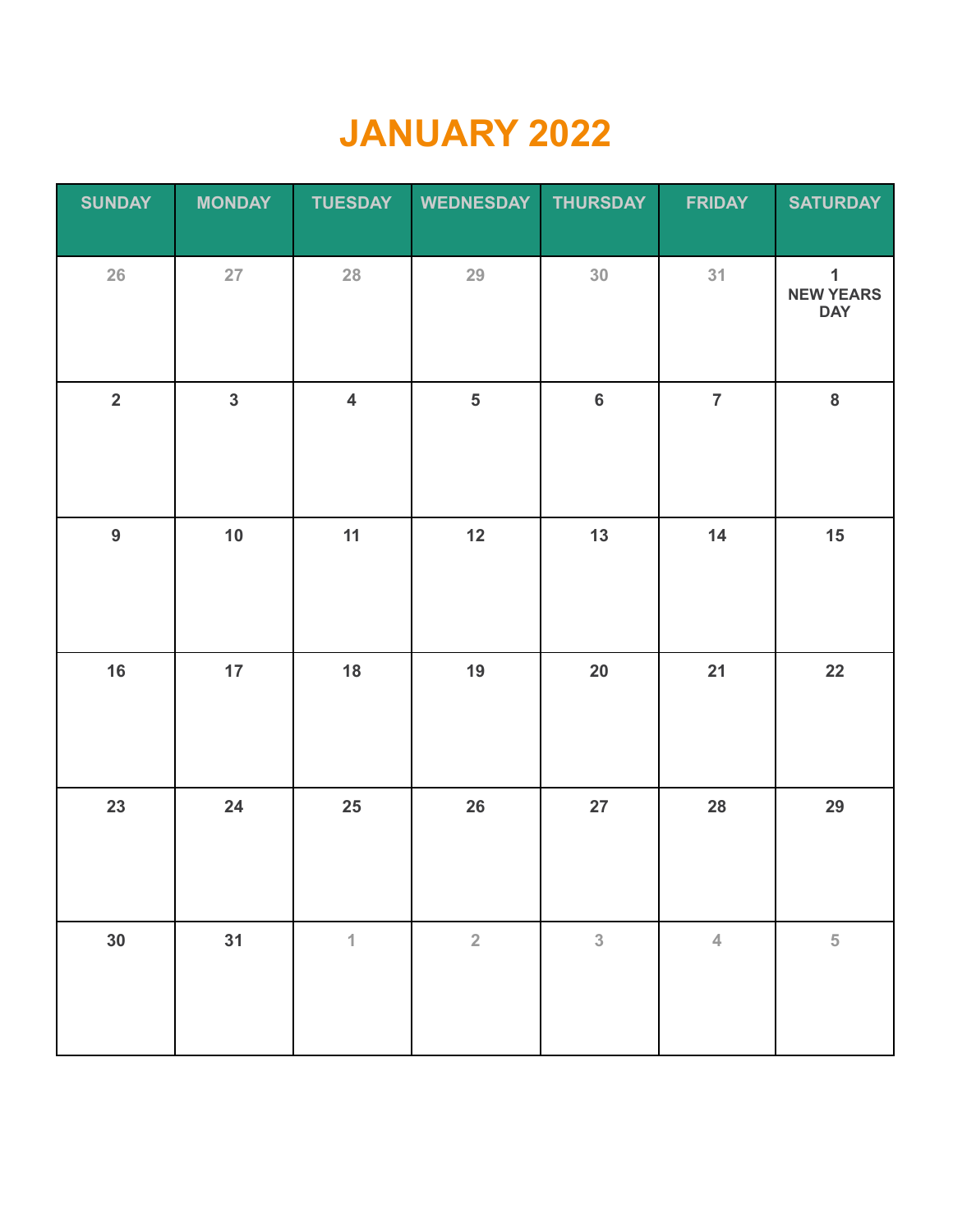# **FEBRUARY 2022**

| <b>SUNDAY</b>  | <b>MONDAY</b>  | <b>TUESDAY</b> | <b>WEDNESDAY</b>        | <b>THURSDAY</b>         | <b>FRIDAY</b>           | <b>SATURDAY</b>         |
|----------------|----------------|----------------|-------------------------|-------------------------|-------------------------|-------------------------|
| 30             | 31             | $\mathbf{1}$   | $\overline{\mathbf{2}}$ | $\overline{\mathbf{3}}$ | $\overline{\mathbf{4}}$ | $\overline{\mathbf{5}}$ |
| $6\phantom{a}$ | $\overline{7}$ | $\bf{8}$       | $\overline{9}$          | 10                      | 11                      | 12                      |
| 13             | 14             | 15             | 16                      | 17                      | 18                      | 19                      |
| $20\,$         | 21             | 22             | 23                      | 24                      | $25\phantom{.0}$        | $26\phantom{.}$         |
| 27             | 28             | $\mathbf{1}$   | $\overline{2}$          | $\overline{3}$          | $\overline{4}$          | $\overline{5}$          |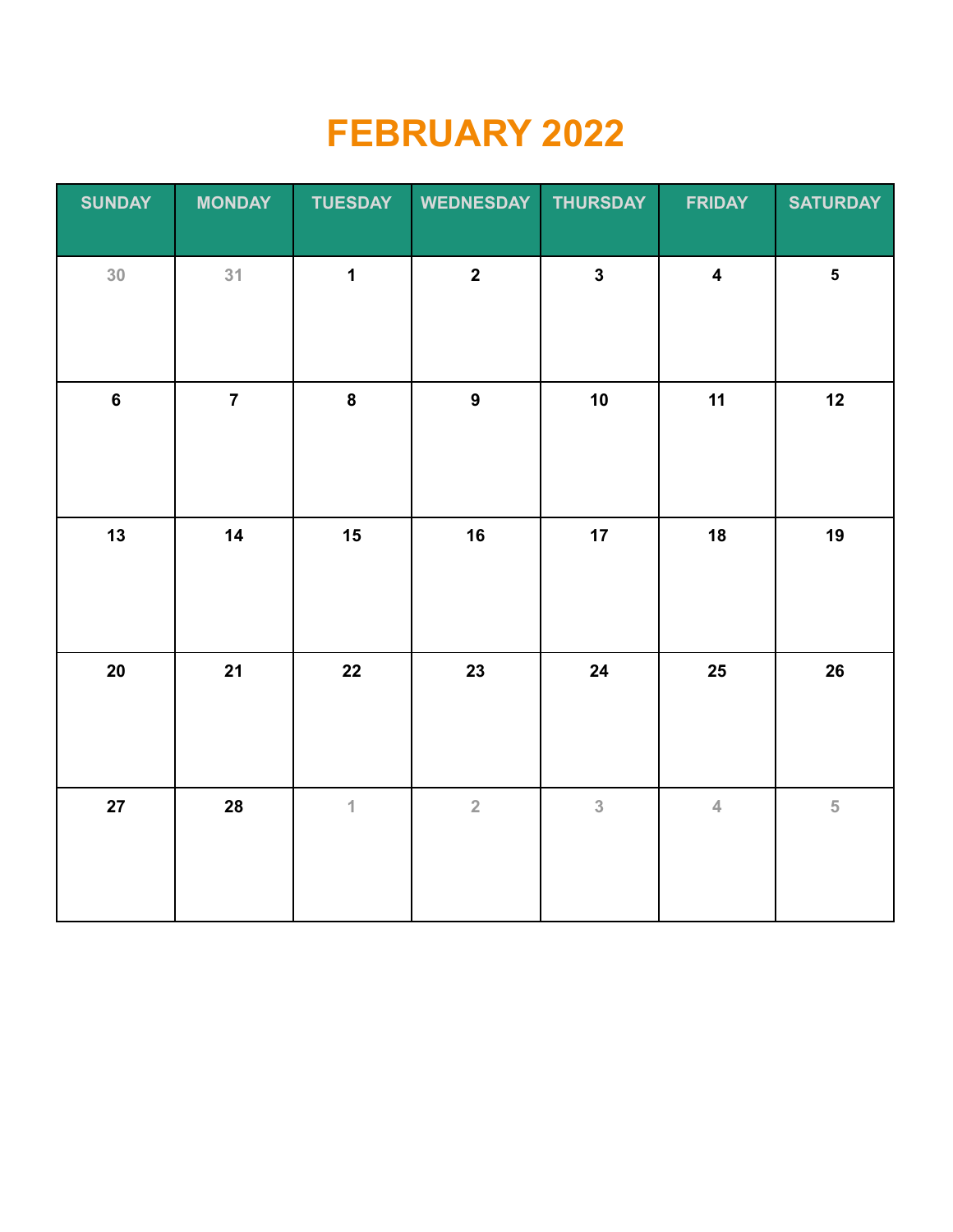# **MARCH 2022**

| <b>SUNDAY</b>  | <b>MONDAY</b>                           | <b>TUESDAY</b> | <b>WEDNESDAY</b>                                                                                                                                                     | <b>THURSDAY</b>         | <b>FRIDAY</b>           | <b>SATURDAY</b> |
|----------------|-----------------------------------------|----------------|----------------------------------------------------------------------------------------------------------------------------------------------------------------------|-------------------------|-------------------------|-----------------|
| 27             | 28                                      | $\mathbf{1}$   | $\overline{2}$<br><b>Distance Parenting</b><br>12 - 13:00 (SAST)<br>Understanding<br>what your teen is<br>going through and<br>the impact of<br>boarding school life | $\overline{\mathbf{3}}$ | $\overline{\mathbf{4}}$ | 5               |
| $6\phantom{a}$ | $\overline{7}$                          | 8              | 9<br><b>Distance Parenting</b><br>12 - 13:00 (SAST)<br>Communication<br>skills and how to<br>offer him emotional<br>support                                          | 10                      | 11                      | 12              |
| 13             | 14                                      | 15             | 16<br><b>Distance</b><br><b>Parenting</b><br>12 - 13:00 (SAST)<br>ASK Megan and<br>Tlm anything                                                                      | 17                      | 18                      | 19              |
| 20             | 21<br><b>HUMAN</b><br><b>RIGHTS DAY</b> | 22             | 23                                                                                                                                                                   | 24                      | 25                      | 26              |
| 27             | 28                                      | 29             | 30                                                                                                                                                                   | 31                      | 1                       | $\overline{2}$  |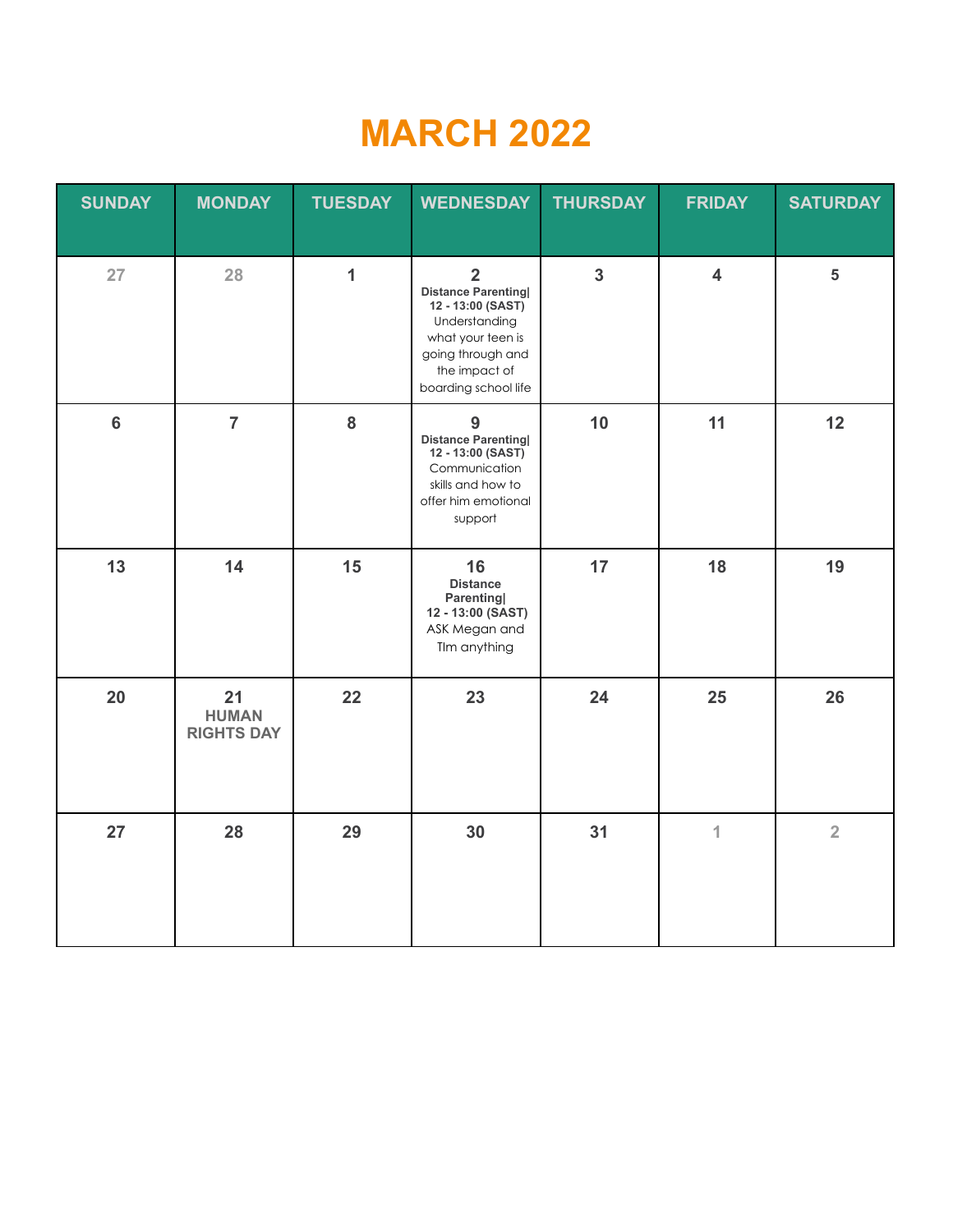### **APRIL 2022**

| <b>SUNDAY</b>       | <b>MONDAY</b>           | <b>TUESDAY</b>          | <b>WEDNESDAY</b> | <b>THURSDAY</b> | <b>FRIDAY</b>               | <b>SATURDAY</b>         |
|---------------------|-------------------------|-------------------------|------------------|-----------------|-----------------------------|-------------------------|
| 27                  | 28                      | 29                      | 30               | 31              | $\mathbf{1}$                | $\overline{\mathbf{2}}$ |
| $\overline{3}$      | $\overline{\mathbf{4}}$ | $\overline{\mathbf{5}}$ | $\bf 6$          | $\overline{7}$  | $\bf 8$                     | $\overline{9}$          |
| 10                  | 11                      | 12                      | 13               | 14              | 15<br>GOOD<br><b>FRIDAY</b> | 16                      |
| 17<br><b>EASTER</b> | 18<br><b>FAMILY DAY</b> | 19                      | $20\,$           | 21              | 22                          | 23                      |
| 24                  | 25                      | 26                      | 27               | 28              | 29                          | 30                      |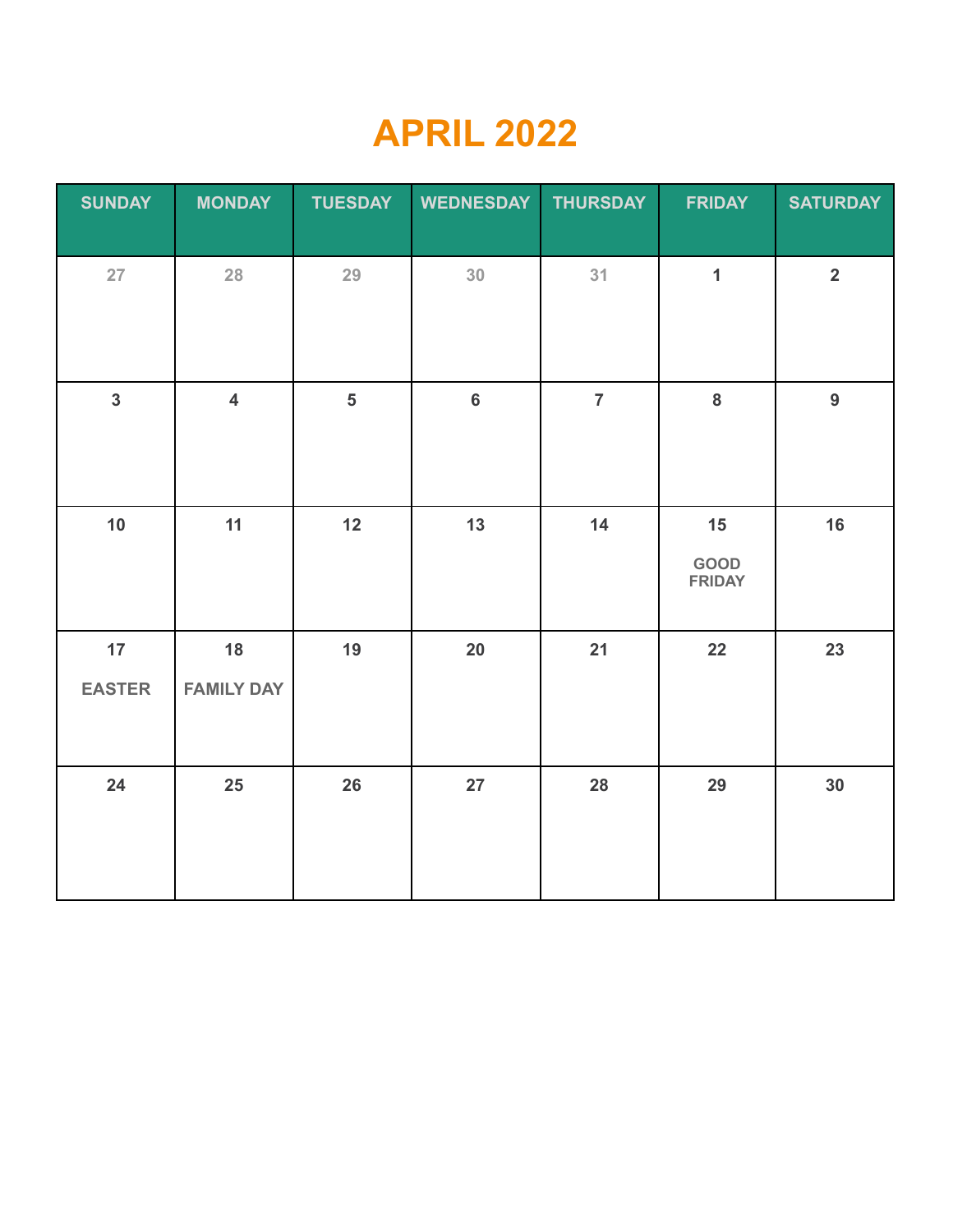#### **MAY 2022**

| <b>SUNDAY</b>                                 | <b>MONDAY</b>           | <b>TUESDAY</b> | <b>WEDNESDAY</b>        | <b>THURSDAY</b>         | <b>FRIDAY</b>  | <b>SATURDAY</b> |
|-----------------------------------------------|-------------------------|----------------|-------------------------|-------------------------|----------------|-----------------|
| $\mathbf{1}$<br><b>WORKER'S</b><br><b>DAY</b> | $\overline{\mathbf{2}}$ | $\overline{3}$ | $\overline{\mathbf{4}}$ | $\overline{\mathbf{5}}$ | $6\phantom{a}$ | $\overline{7}$  |
| $\bf{8}$                                      | $\overline{9}$          | 10             | 11                      | 12                      | 13             | 14              |
| 15                                            | 16                      | 17             | 18                      | 19                      | 20             | 21              |
| 22                                            | 23                      | 24             | 25                      | 26                      | 27             | 28              |
| 29                                            | 30                      | 31             | $\mathbf 1$             | $\overline{2}$          | 3              | $\overline{4}$  |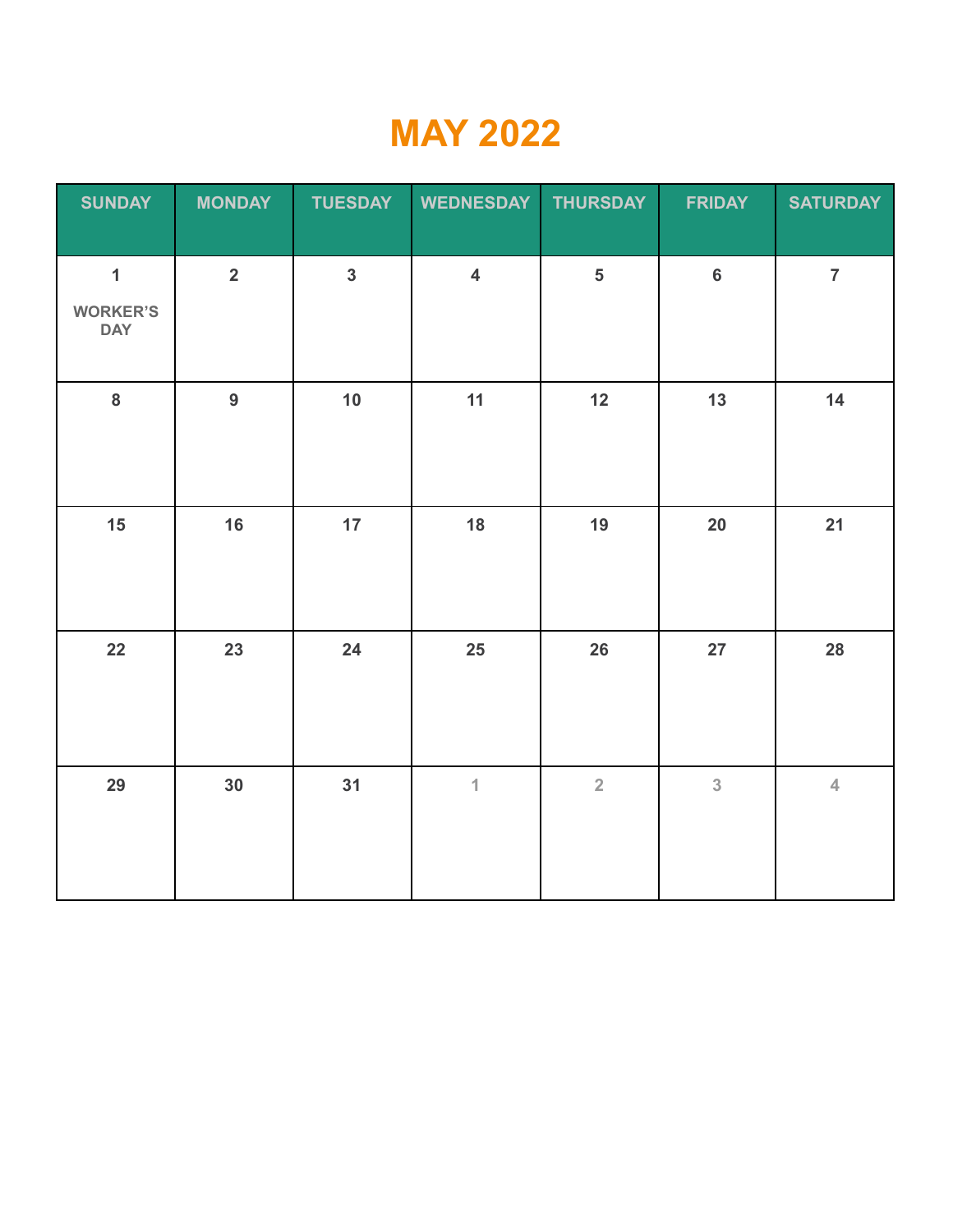### **JUNE 2022**

| <b>SUNDAY</b>           | <b>MONDAY</b> | <b>TUESDAY</b>                                                                                                                                            | <b>WEDNESDAY</b> | <b>THURSDAY</b>                                                                                                                                                    | <b>FRIDAY</b>           | <b>SATURDAY</b>         |
|-------------------------|---------------|-----------------------------------------------------------------------------------------------------------------------------------------------------------|------------------|--------------------------------------------------------------------------------------------------------------------------------------------------------------------|-------------------------|-------------------------|
| 29                      | 30            | 31                                                                                                                                                        | $\mathbf 1$      | $\overline{\mathbf{2}}$                                                                                                                                            | $\overline{\mathbf{3}}$ | $\overline{\mathbf{4}}$ |
| $\overline{\mathbf{5}}$ | $\bf 6$       | $\overline{7}$<br>Strong mothers,<br>strong sons  <br>12:30-13:30 (SAST)<br>Understanding<br>what it means to<br>be a teen, the<br>struggle for identity  | ${\bf 8}$        | $\boldsymbol{9}$<br>Strong mothers,<br>strong sons  <br>12:30-13:30 (SAST)<br>Boys mental<br>health, the<br>pandemic & other<br>stressors. The role<br>of a mother | 10                      | 11                      |
| 12                      | 13            | 14                                                                                                                                                        | 15               | 16<br>YOUTH DAY                                                                                                                                                    | 17                      | 18                      |
| 19                      | 20            | 21<br>Strong mothers,<br>strong sons<br>12:30-13:30 (SAST)<br>Masculinity,<br>gender differences<br>and testosterone<br>defines a male.<br>(Peter Farlam) | 22               | 23                                                                                                                                                                 | 24                      | 25                      |
| 26                      | 27            | 28                                                                                                                                                        | 29               | 30                                                                                                                                                                 | $\overline{\mathbf{1}}$ | $\overline{2}$          |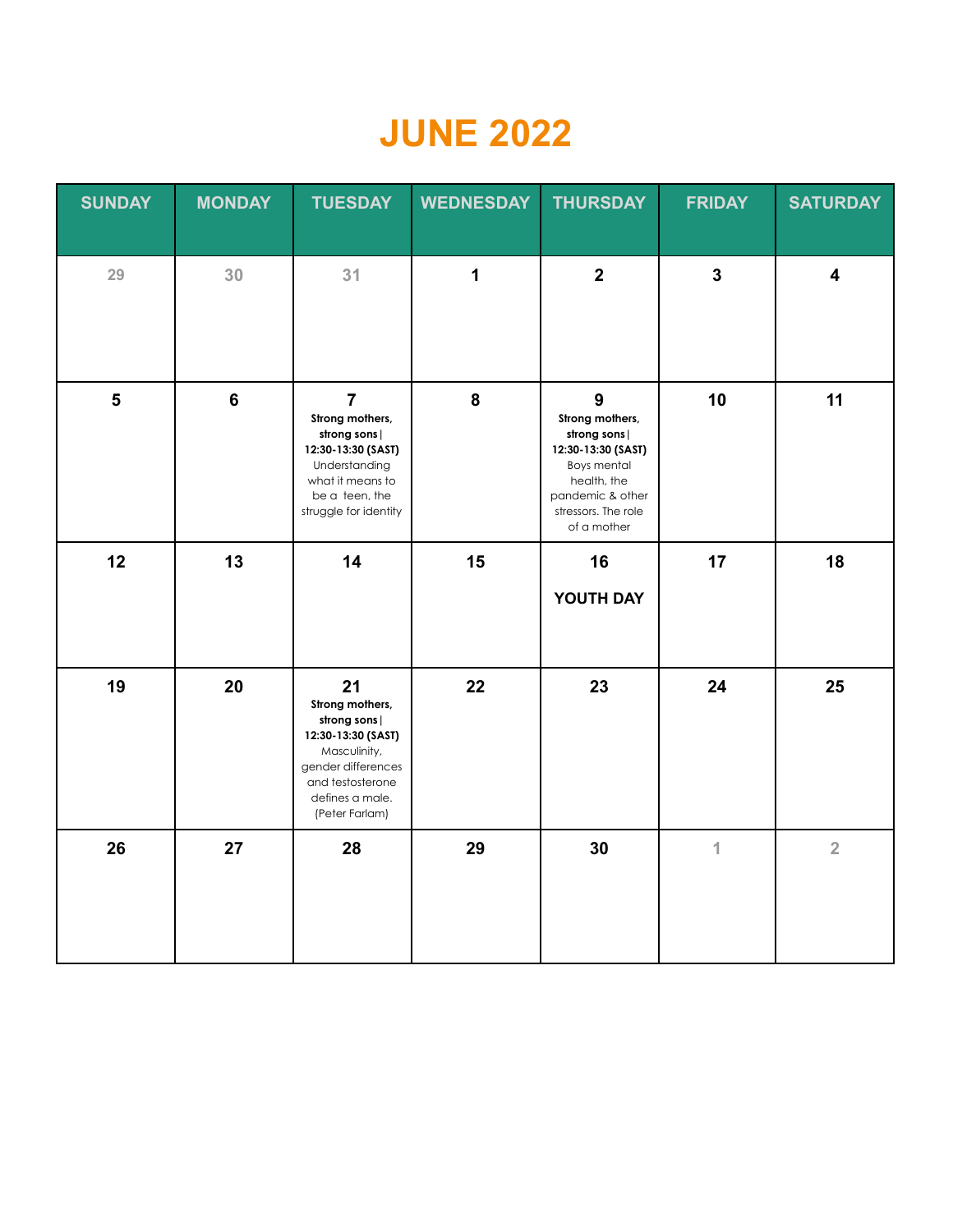### **JULY 2022**

| <b>SUNDAY</b> | <b>MONDAY</b>                                       | <b>TUESDAY</b>                                                                                                                       | <b>WEDNESDAY</b> | <b>THURSDAY</b> | <b>FRIDAY</b> | <b>SATURDAY</b>  |
|---------------|-----------------------------------------------------|--------------------------------------------------------------------------------------------------------------------------------------|------------------|-----------------|---------------|------------------|
| 26            | $27\,$                                              | 28                                                                                                                                   | 29               | 30              | 1             | $\overline{2}$   |
| $\mathbf{3}$  | $\overline{\mathbf{4}}$                             | $\overline{\mathbf{5}}$                                                                                                              | $\bf 6$          | $\overline{7}$  | ${\bf 8}$     | $\boldsymbol{9}$ |
| 10            | 11                                                  | 12                                                                                                                                   | 13               | 14              | 15            | 16               |
| 17            | 18<br><b>NELSON</b><br><b>MANDELA</b><br><b>DAY</b> | 19<br>Strong mothers,<br>strong sons  <br>12:30-13:30 (SAST)<br>Sex, drugs, parties<br>and social media -<br>how to mentor.          | 20               | 21              | 22            | 23               |
| 24            | 25                                                  | 26<br>Strong mothers,<br>strong sons  <br>12:30-13:30 (SAST)<br>Conscious<br>parenting, good<br>relationships in the<br>family & Q/A | 27               | 28              | 29            | 30               |
| 31            | $\overline{1}$                                      | $\sqrt{2}$                                                                                                                           | $\overline{3}$   | $\overline{4}$  | 5             | $\,$ 6 $\,$      |